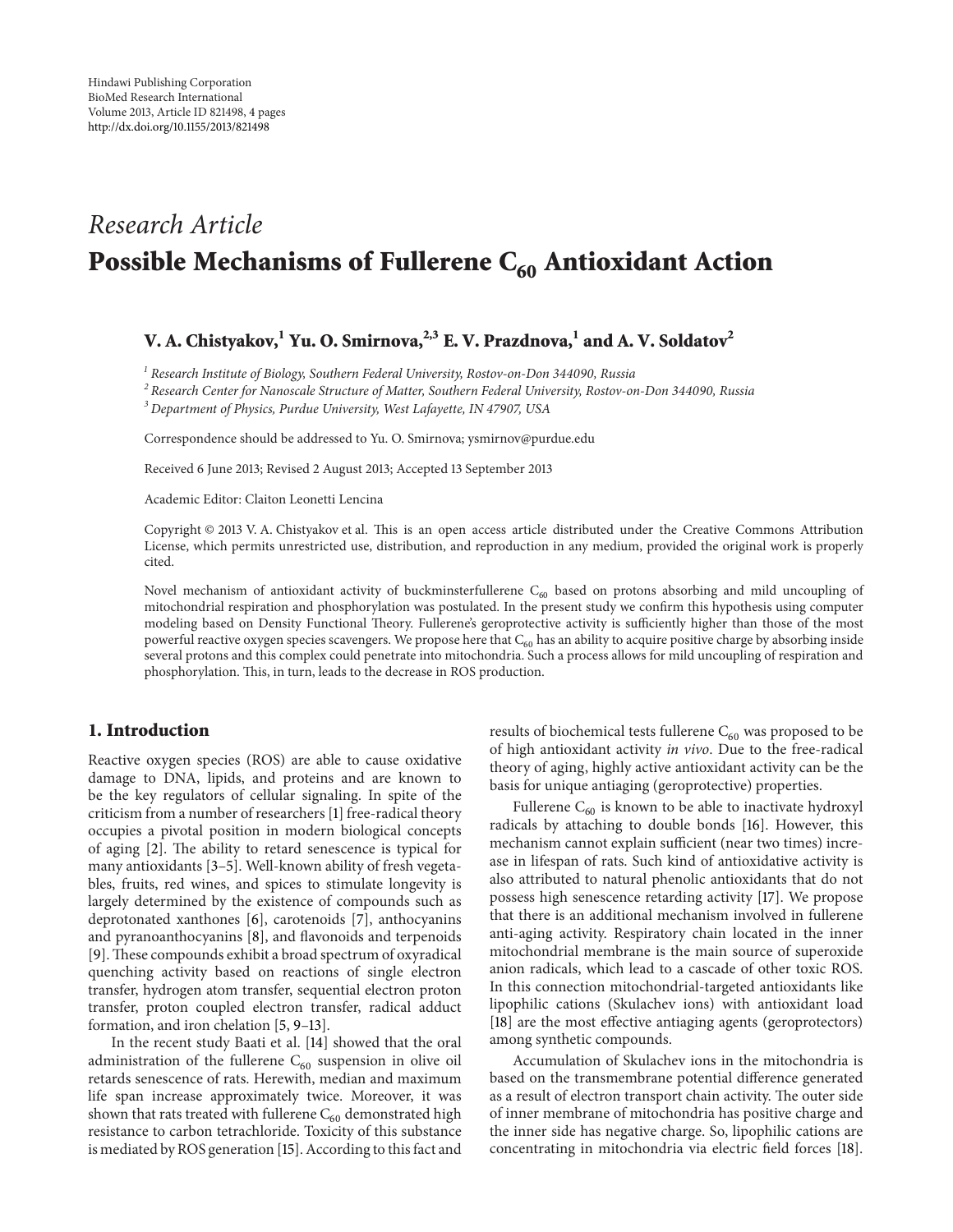

FIGURE 1: The results of DFT geometry optimization for one (a) and six (b) protons and fullerene. Initially protons were placed outside the fullerene and then the confguration that has the minimum value of total energy was found as a result of DFT geometry optimization. As a result, all protons appeared to be inside the fullerene. For the simulation, GGA-BLYP exchange-correlation potential was used. Carbon atoms are shown in grey and protons are shown in black.

The lipophilic properties of fullerene  $C_{60}$  are well known [19]. In addition, Wong-Ekkabut et al. showed using molecular dynamics simulations [20] that  $C_{60}$  fullerene is capable of penetrating into membrane and accumulates in the middle of lipid bilayer. However, the simulation does not consider the possible presence of fullerene and/or membrane charge. We suppose that fullerene is capable of absorbing protons and obtaining positive charge, which allows it to be delivered into the mitochondria. Thus, superoxide anion-radical generation is decreased by mild uncoupling of respiration and phosphorylation [21]. In the present study we perform theoretical analysis of the fullerene  $C_{60}$  ability to acquire positive charge and to absorb protons to prove that the proposed mechanism indeed may take place.

### 2. Methods

All the computer simulations were performed within the framework of Density Functional Theory (DFT) for solving Schrödinger equation [22], which has been used for the investigation of antioxidants previously [23]. In the present work, DFT implemented in ADF 2012 code was used [24]. Initially from one up to seven protons were placed outside the fullerene and then the most probable atomic confguration was found by minimizing the total energy of the system during the process of geometry optimization, that is, fnding a stable confguration of the system that corresponds to the minimum of total energy. For the exchange-correlation part of molecule potential General Gradient Approximation (GGA) was used in both GGA-BLYP [25] and GGA-BLYP-D3 [25, 26] forms, but all fnal results were obtained using GGA-BLYP potential. Basis sets are  $DZ$  (double- $\zeta$ ) within the calculations including water molecules around  $C_{60}$  and TZP  $(triple- $\zeta$ ) within the calculations without taking into account$ the water molecules around " $C_{60}$  plus-protons" system.

#### 3. Results

At frst step an interaction between single proton and fullerene was simulated. The proton was placed outside the  $C_{60}$  above one of the pentagons at the distance about 1 Å from the pentagon plane. As a result, the proton transfers into the fullerene and fnally appeared to be inside the fullerene at a distance about  $1.1 \text{ Å}$  from the nearest carbon atom (Figure 1(a)). Next, more protons were added to this system; some of them were initially placed above pentagons, but most were placed above hexagons. The first two protons were placed at maximum possible distance from each other. All others were equally distributed around the fullerene. In all cases protons were "absorbed" by the fullerene, and it was so until the seventh proton was added to the system—it repulsed from the fullerene. So, the maximum amount of protons inside the fullerene consists of six protons (Figure 1(b)).

It is crucial to know the distribution of charge over  $C_{60}$  for each confguration of protons. Figure 2 shows the distribution for two, four, and six protons inside the fullerene. It can be seen that when there are two protons inside the surface of the fullerene has almost no charge. When four to six protons are added the fullerene surface obtains positive charge.

Table 1 provides information about binding energies and VDD charges [27] for each proton added to the system. Both charges on protons and relatively big C-H distances allow us to suppose that protons interact with fullerene according to donor-acceptor mechanism and do not form strong chemical bonds.

It is important to know whether the presence of other molecules near fullerene will impact the ability of protons to penetrate into fullerene or not. For this purpose we performed a simulation involving water molecules which are the most common in organisms. Though it is known that in the presence of both protons and water hydronium ions will appear, water molecules can be chosen. An exchange of protons between hydronium ions takes place in such environment, so for some small period of time protons are free.

The simulation was carried out for a fullerene with single proton placed above a pentagon and 47 water molecules randomly distributed around the fullerene. It was shown that solvent molecules do not infuence the capability of a fullerene to absorb the proton.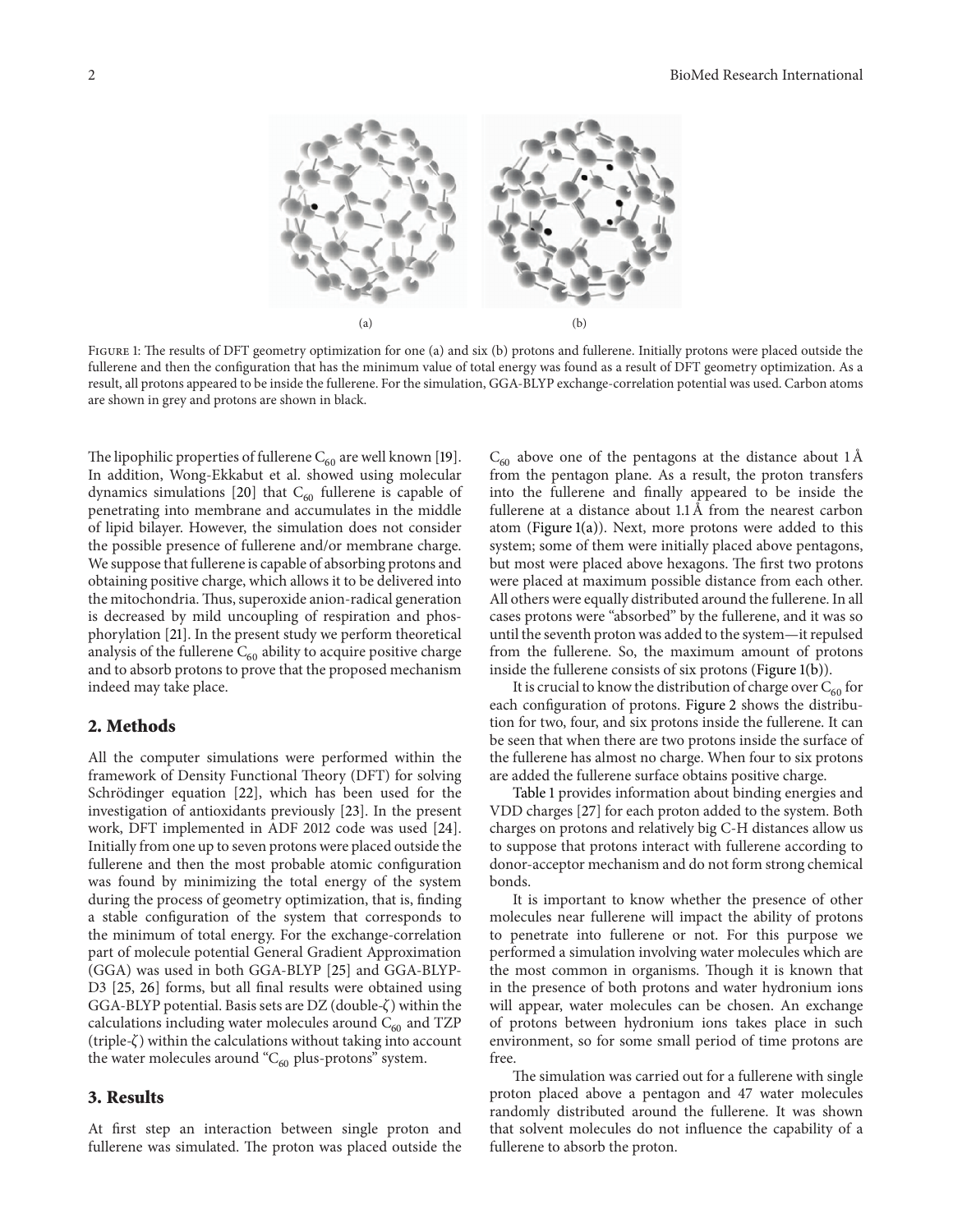

FIGURE 2: The distribution of charge for two, four, and six protons inside the fullerene. The charge of fullerene with two protons inside is about zero (red color) while fullerenes that have four or six protons inside obtain positive charge (green and blue color). Protons lose their positive charge starting from positive charge (blue color) to almost zero (orange color).

Table 1: Binding energies and VDD charges for diferent amounts of protons added to fullerene.

| Number of<br>protons | Binding energy<br>values, eV | The Voronoi Deformation<br>Density (VDD)  |
|----------------------|------------------------------|-------------------------------------------|
| 1                    | 18.01                        | 0.350                                     |
| $\overline{c}$       | 22.34                        | 0.345<br>0.333                            |
| 3                    | 22.97                        | 0.334<br>0.314<br>0.312                   |
| 4                    | 28.69                        | 0.319<br>0.308<br>0.304<br>0.268          |
| 5                    | 28.71                        | 0.281<br>0.299<br>0.302<br>0.278<br>0.328 |

## 4. Discussion

According to our model fullerene  $C_{60}$  accumulating in mitochondria provides high radical scavenging activity in this subcellular compartment, called by Skulachev the "dirtiest place in the cell" [28]. Another efective antioxidant mechanism is based on mild uncoupling of respiration and phosphorylation. Respiratory chain obtains electrons from NADH and succinate. They are used for harmless fourelectron reduction of oxygen. But the transfer of one or two electrons could produce the radicals that are dangerous to cells (such as superoxide or peroxide anions).

The specific feature attributable to the generation of ROS by mitochondria is related to the fact that the higher is the membrane potential (the larger is the diference in the concentration of protons inside and outside the mitochondria), the higher is the level of the superoxide anion production. As it was shown [29], there is steep dependence of mitochondrial superoxide-anion-radical generation on transmembrane potential  $(\Delta \psi)$ . Even a small (10-15%) decline of  $\Delta \psi$  resulted in tenfold lowering of ROS production rate.

Therefore, the so-called mild uncouplers of oxidative phosphorylation are the substances which can move some of the protons inside the mitochondria and can possess an excellent oxygen-protective efect, although they are not antioxidants in terms of chemistry [19].

DFT simulations allowed us to propose the following mechanism.  $\mathrm{C}_{60}$  fullerene molecules enter the space between inner and outer membranes of mitochondria, where the excess of protons has been formed by difusion. In this compartment fullerenes are loaded with protons and acquire positive charge distributed over their surface. Such "chargeloaded" particles can be transferred through the inner membrane of the mitochondria due to the potential diference generated by the inner membrane, using electrochemical mechanism described in detail by Skulachev et al. [18, 24]. In this case the transmembrane potential is reduced, which in turn signifcantly reduces the intensity of superoxide anionradical production.

#### 5. Conclusion

The proposed ability of  $C_{60}$  fullerenes to acquire positive charge allows ascribing them to the mitochondrial-targeted compounds. The key role of mitochondria in the cellular regulation makes such "charge-loaded" fullerenes be of great interest along the route for novel classes of drugs development.

# Authors' Contribution

V. A. Chistyakov and Yu. O. Smirnova contributed equally to this work.

#### Acknowledgments

The authors are grateful to Dr. V. S. Lysenko and Dr. Igor Alperovich for valuable comments that improved the paper.